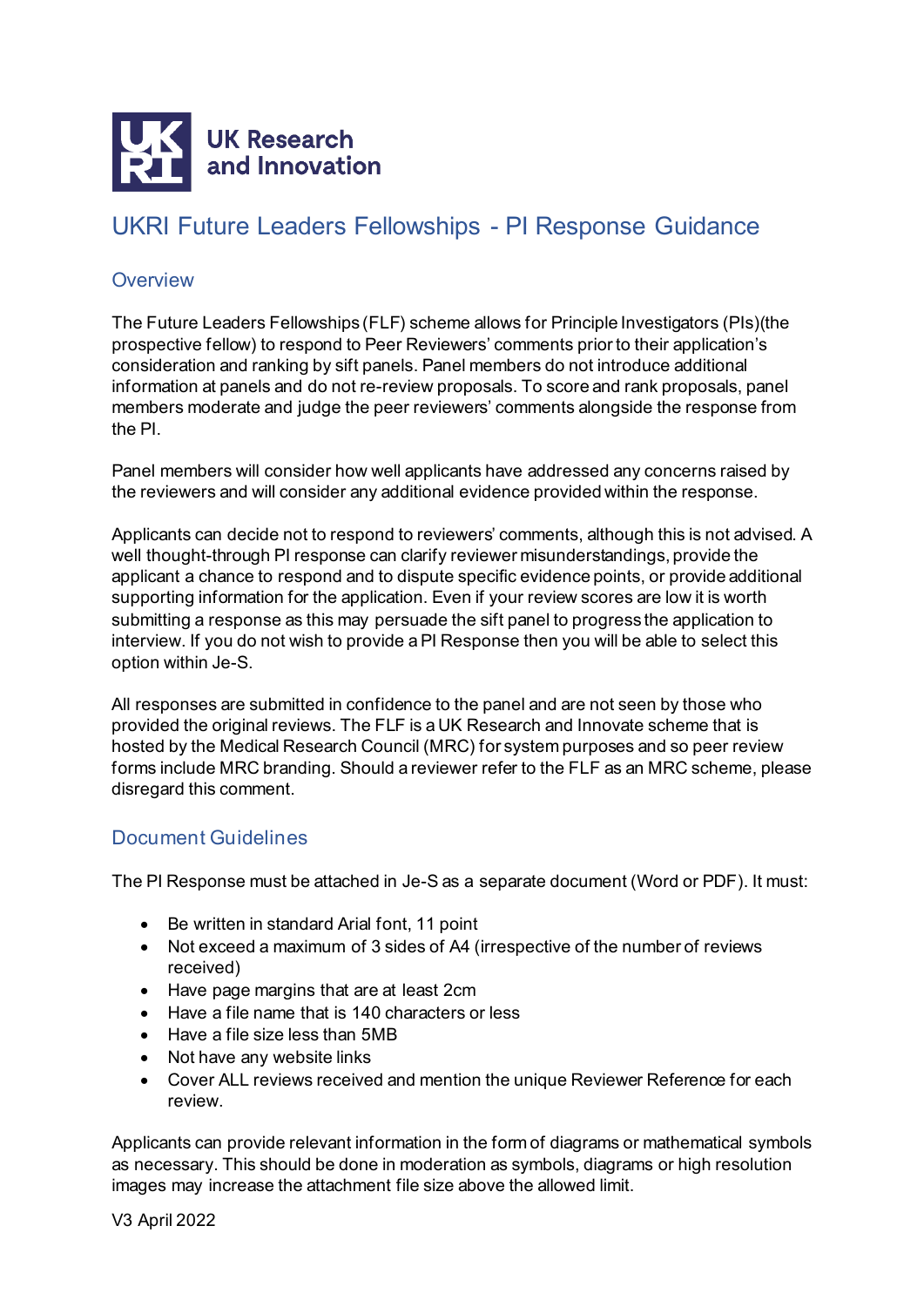Applicants will have 10 working days to respond to reviews. If this deadline cannot be achieved, please contact the FLF team as soon as possible at [fellows@ukri.org](mailto:fellows@ukri.org). The latest possible date by which the PI response will be issued will be published for each round on the [FLF website.](https://www.ukri.org/funding/funding-opportunities/future-leaders-fellowships/how-to-apply/) Requests for PI Responses will start being issued when proposals have received sufficient reviews, and this could be several weeks before this date.

In rare cases, an additional review might be received after the response has been completed and returned, and applicants may be asked to amend the submitted response to address this additional review. A subsequent response to any additional reviews will replace the original response and therefore must still address all earlier reviews, whilst keeping within the 3 sides of A4 limit. The original response will need to be removed from Je-S and the amended version uploaded in its place.

The decision on whether to respond or not by the applicant will not be recognised by the FLF Team until the PI response document or the decision not to respond is successfully submitted in the usual way, using the standard 'Submit Document' functionality within the Je-S System. The FLF Team would therefore like to emphasise the importance regarding the timely submission of the electronic response document regardless of the applicants desire to respond or not.

UKRI has signed up to th[e San Francisco Declaration on Research Assessment \(DORA\);](https://sfdora.org/read/) a key message of which is that the content of a paper is more important than the publication metrics or the identity of the journal in which it was published. Where a review contravenes this (for example, describes journals in terms of quality/impact and/or names specific journals) you can disregard these comments and do not need to address them in your response. The panel will be asked to disregard these comments as well.

Please contact Je-S Helpdesk should you require assistance with this or any other Je-S System related matter.

Tel: 01793 444164 E-mail: [JeSHelp@je-s.ukri.org](mailto:JeSHelp@je-s.ukri.org)

If you have any concerns that a review you have received may be conflicted or biased, please contact the FLF Team at [fellows@ukri.org](mailto:fellows@ukri.org)

## Response Guidance

A good PI Response can reassure the panel that you can achieve the aims set out in your proposal, answer questions or concerns raised by reviewers and significantly boost your chances of progressing to Interview. Applicants are free to respond to reviewers in any way they wish; however, when writing your response, we would recommend considering the below points:

• **Be concise.** Focus on answering questions and addressing issues. It's fine to refer to sections of your proposal that you feel already address the reviewers' concerns, but do not duplicate sections. Similarly, try not to repeat reviewer comments. The panel will have access to your proposal and reviews when assessing your response, so repeating parts of either verbatim will just use up space.